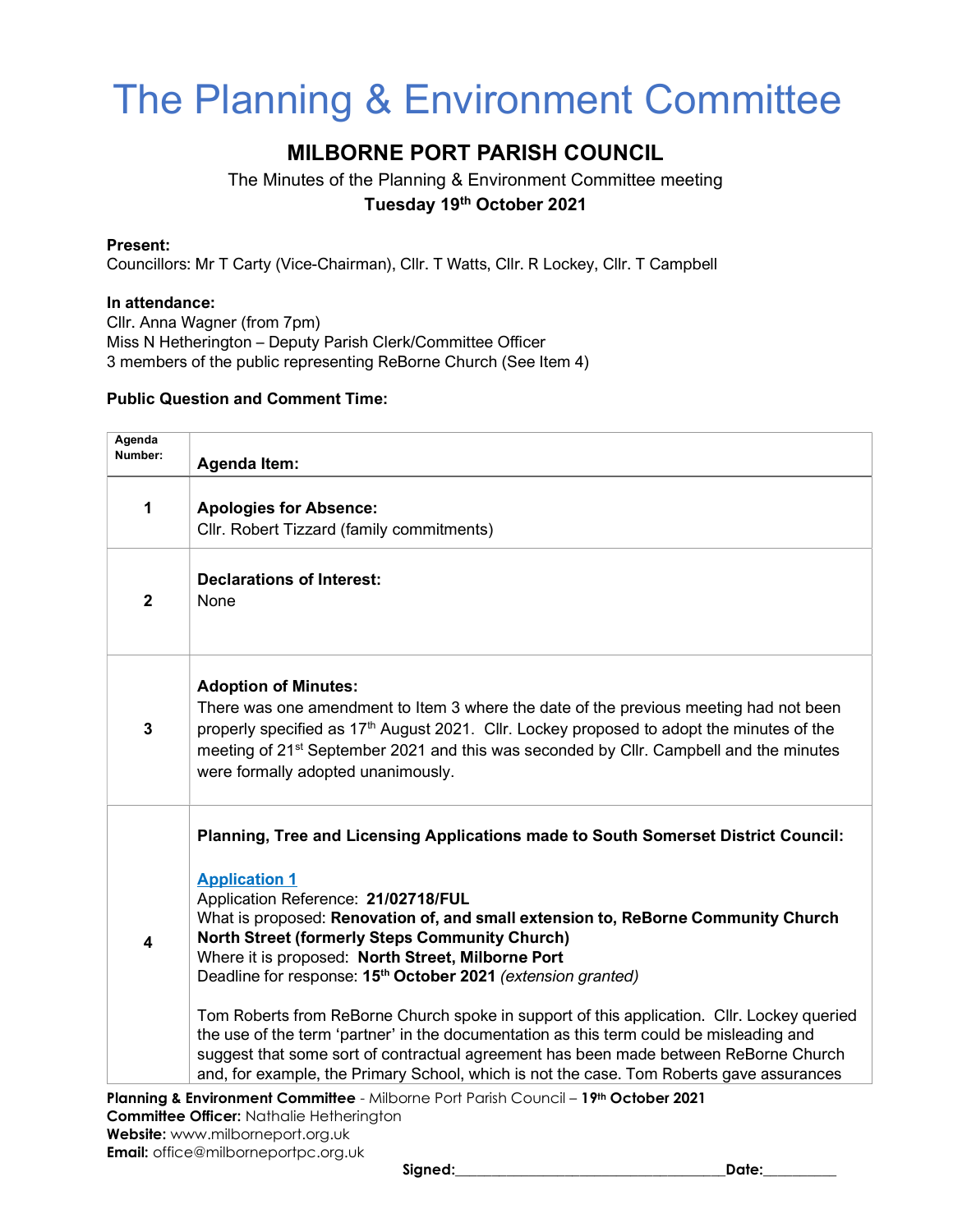|   | that the term is properly understood (as a reference to potential informal mutual support) by<br>those mentioned in the application.                                                                                                                                                                                                                                                                                                                                                                                                                                                                                                                                                                                                                                                                                                                                                    |
|---|-----------------------------------------------------------------------------------------------------------------------------------------------------------------------------------------------------------------------------------------------------------------------------------------------------------------------------------------------------------------------------------------------------------------------------------------------------------------------------------------------------------------------------------------------------------------------------------------------------------------------------------------------------------------------------------------------------------------------------------------------------------------------------------------------------------------------------------------------------------------------------------------|
|   | CIIr. Lockey proposed that the application be supported and this was seconded by CIIr.<br>Campbell; members voted unanimously to support the application, with an observation that<br>some sort of gate or barrier should be in place between the front entrance and the road.                                                                                                                                                                                                                                                                                                                                                                                                                                                                                                                                                                                                          |
|   | <b>Application updates</b>                                                                                                                                                                                                                                                                                                                                                                                                                                                                                                                                                                                                                                                                                                                                                                                                                                                              |
|   | Demolition of The Barn at Corton Denham – approved<br>3 x Springfield/Falbo applications - all awaiting decision<br>The Old Bakery change of use - awaiting decision<br>8 Newtown outbuilding demolition & rebuild – awaiting decision<br>Wynders, Wick Road, extensions - awaiting decision<br>Old Printing Works conversion $-$ awaiting decision<br>White House Farm caravan site $-$ awaiting decision<br>It was noted for information that a 'prior approval' application for the conversion of the old<br>Co-op building at Coldharbour is appearing on the SSDC Planning Portal but that MPPC has<br>not yet been in receipt of any validated planning application.                                                                                                                                                                                                              |
| 5 | <b>Planning and Environment Committee Budget Update</b><br>The latest budget information was received. Cllr. Lockey still has concerns over how<br>parishioners might misinterpret this information. Cllr. Carty, in his capacity of Chairman of<br>MPPC, will discuss the possibility of including a separate line in the information for S106<br>funds in order to more accurately represent S106 income and expenditure.                                                                                                                                                                                                                                                                                                                                                                                                                                                             |
| 6 | <b>Pre-application Consultations</b><br>None.                                                                                                                                                                                                                                                                                                                                                                                                                                                                                                                                                                                                                                                                                                                                                                                                                                           |
| 7 | Budget 2022/23: P&E Projects<br>Members continued to consider projects to undertake from April 2022.<br>A further £7.5k to ring-fence for the Community Hub (as agreed last year when setting<br>the budget for 2021-2022)<br>£5k for resourcing the drawing up of the Neighbourhood Plan<br>£3.5k for the feasibility study for the safe cycling route to Sherborne<br>New post for SID at Station Road - Cllrs. Carty & Lockey to report back after SID<br>training on 5 <sup>th</sup> November re. possible costs.<br>A possible £2k for improvement of footpaths as possible joint venture with<br>Management Committee.<br>Action 1: The Committee Officer will research costs for a basic ecology survey and<br>report back at the next meeting.<br>Action 2: Cllr. Campbell will follow up with Cllr. Dyke (SSDC) the plan to meet with<br>SSDC staff re. the feasibility study. |
|   |                                                                                                                                                                                                                                                                                                                                                                                                                                                                                                                                                                                                                                                                                                                                                                                                                                                                                         |